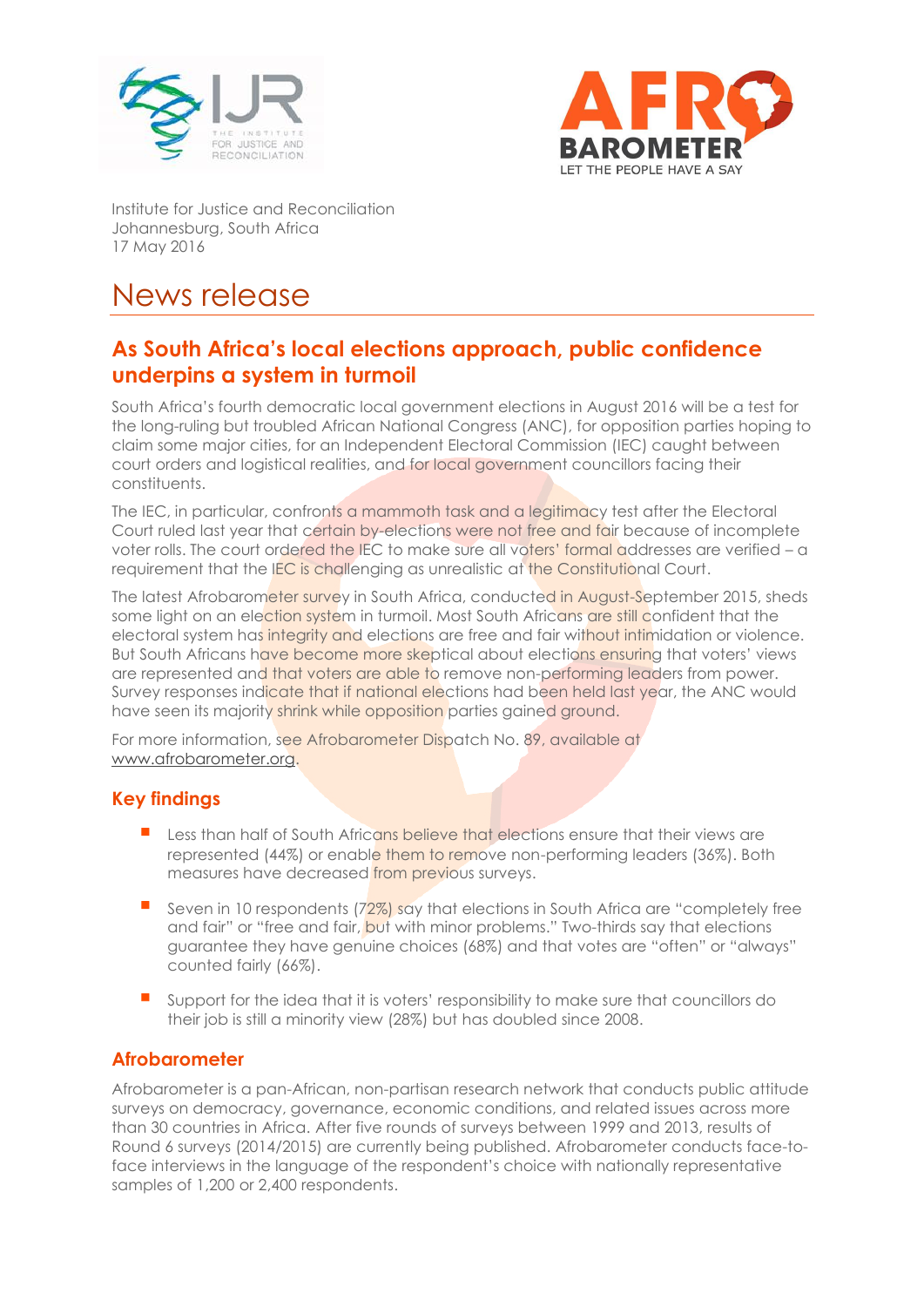

2

The Afrobarometer team in South Africa, led by the Institute for Justice and Reconciliation (IJR) and Plus 94 Research, interviewed 2,400 adult South Africans in August and September 2015. A sample of this size yields country-level results with a margin of error of +/-2% at a 95% confidence level. Previous surveys were conducted in South Africa in 2000, 2002, 2004, 2006, 2008, and 2011.

### **Charts**



**Figure 1: How well do elections work?** | South Africa | 2005-2015

*Respondents were asked: Think about how elections work in practice in this country. How well do elections:* 

*Ensure that members of Parliament reflect the views of voters? Enable voters to remove from office leaders who do not do what the people want (% who say "well" or "very well")*